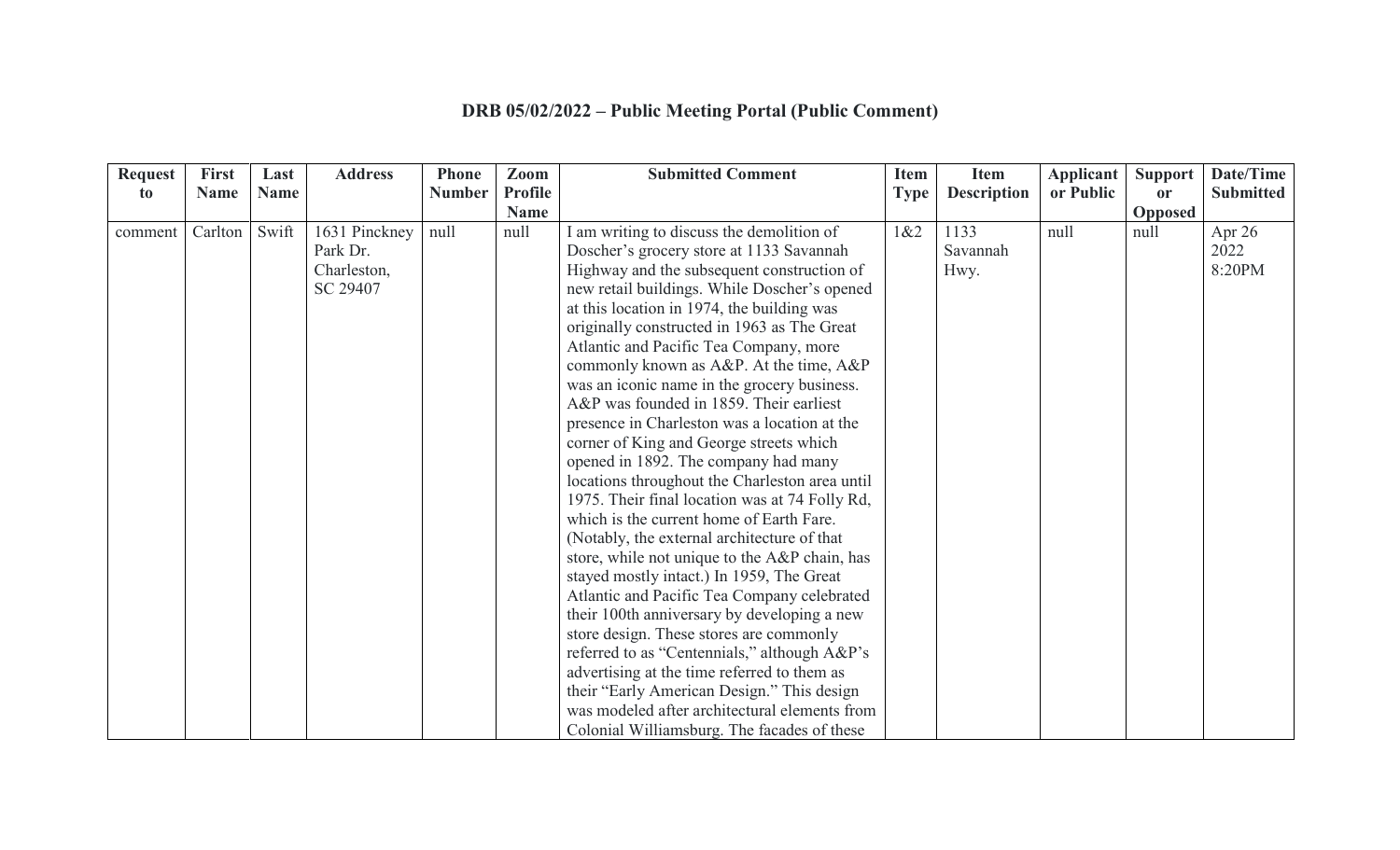| stores were primarily red brick with a white     |
|--------------------------------------------------|
| trim. They featured: • A centered pediment       |
| used for signage. • A white cupola with a        |
| wind vane centered on the roof directly above    |
| the pediment. • A small white horizontal         |
| "fence" structure extending on either side of    |
| the cupola. Hundreds of these prototypes were    |
| built as far west as Oregon, and as far north as |
| Canada. However, this was the only               |
| Centennial design store that was ever built in   |
| the Charleston area. A&P closed this location    |
| in January 1974. Doscher's opened one month      |
| later. Doscher's kept the design intact until    |
| they expanded the store in the early 2000s.      |
| The brick was replaced with gray stucco, and     |
| the cupola was removed, but they did keep the    |
| pediment. West Ashley has lost some iconic       |
| landmarks over the years: The International      |
|                                                  |
| House of Pancakes with their large A-Frame       |
| and the first McDonald's in West Ashley are      |
| two examples. We are poised to lose the          |
| former Krispy Kreme building on Savannah         |
| Highway soon. But we have preserved some         |
| of these buildings, such as the former           |
| Hardee's (now East Bay Deli) on Savannah         |
| Highway. While I concede that it's not           |
| possible to preserve every single building, I    |
| do feel it's important to acknowledge the        |
| history of our community. Ideally, I'd like to   |
| see the building preserved and restored.         |
| However, I concede that may not be a viable      |
| solution. If demolition is approved, I would     |
| ask the future development on that site          |